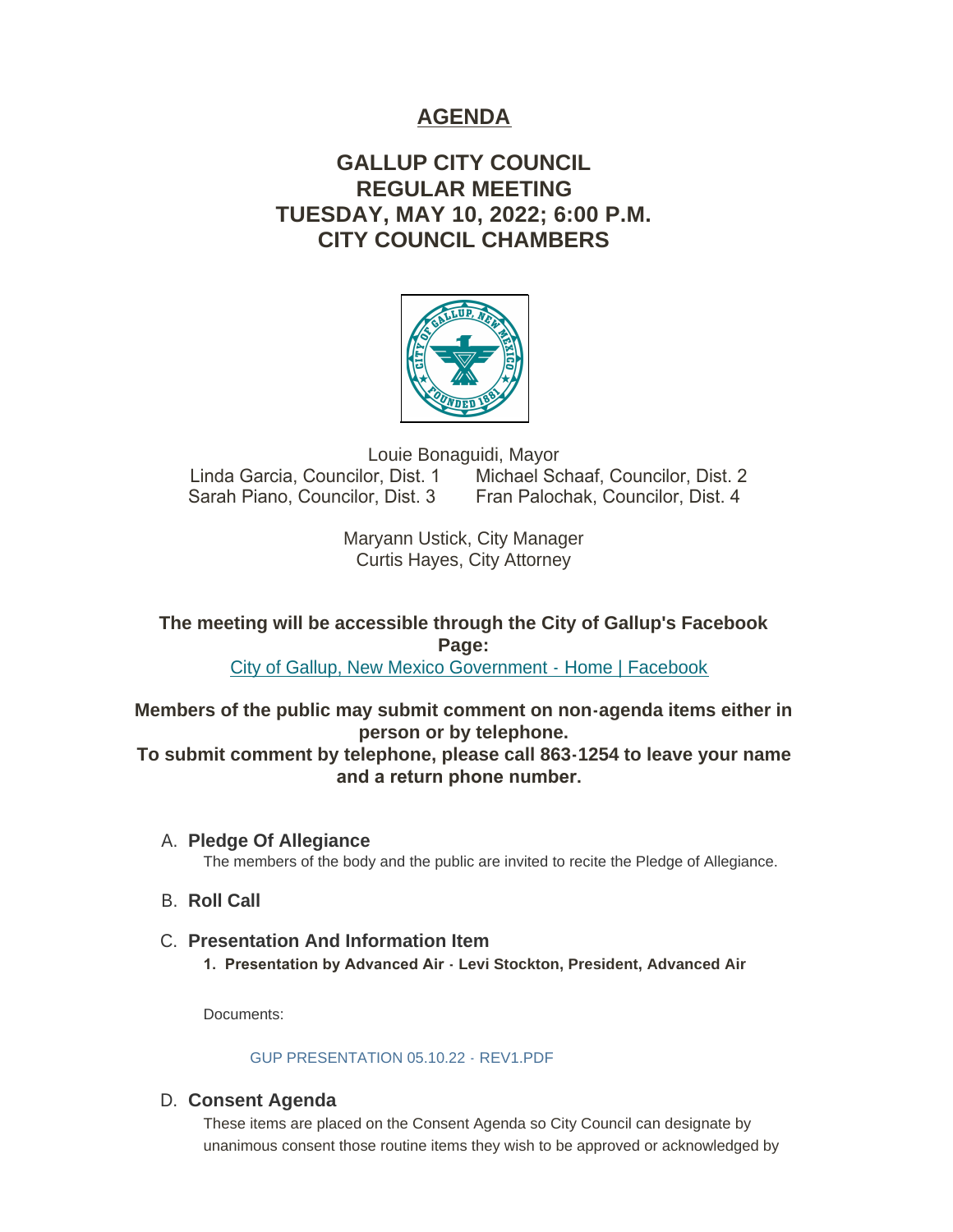one motion. If any item does not meet the approval of all Council members or if a citizen so requests, it will be heard as a separate item.

#### **Action Needed:**

Motion to approve or acknowledge Items 1-8 on the Consent Agenda by unanimous vote:

### **Approval Of Minutes** 1.

Special Meeting and Regular Meeting of April 26, 2022

| Fiscal Impact:  | None.                |
|-----------------|----------------------|
| Recommendation: | Approve the minutes. |
| Speaker's Name  | None.                |

Documents:

### [DRAFT MINUTES APR 26 2022 SP MTG.PDF](https://www.gallupnm.gov/AgendaCenter/ViewFile/Item/2973?fileID=12588) [DRAFT MINUTES APR 26 2022 REG MTG.PDF](https://www.gallupnm.gov/AgendaCenter/ViewFile/Item/2973?fileID=12589)

**Approval Of Resolution R2022-12 For The US Department Of The Interior**  2. **(DOI) Bureau Of Reclamation (USBR) WaterSMART Drought Response Program: Drought Resiliency Project Grant R22AS00020 Application Submission And Upon Award, Implementation Of Gallup Ground Water Well - Professional Services & Design.**

This proposal requests Bureau of Reclamation funding for professional well design engineering services, construction and implementation of a new City of Gallup potable water well for a three-year time period.

The project will consist of professional fees for Geologist and Engineering, Well Design, Advertising for competitive construction bid, Construction Management and the cost for licensed/professional Well Contractor to build the new Gallup Ground Water Well. The project will take approximately 3 years to complete. This project is supported by the *"Gallup/NGWSP Water Commons Drought Contingency Plan*"

The City of Gallup Water & Sanitation Department in McKinley County, New Mexico, will construct a new water production well for the Navajo Gallup Water Supply Project interim conjunctive water supply. The new well will add approximately 2170 acre-feet per ten years of local, high-quality water to the City's and the regions drinking water supply. The additional water will replace rapidly depleting water production from other wells in the G-96 well field. The project will include professional services design and construction of a new water production well and appurtenances.

| Fiscal Impact:  | None. Resolution is only for the application submittal and<br>acceptance when awarded. |
|-----------------|----------------------------------------------------------------------------------------|
| Recommendation: | Staff recommends approval of Resolution R2022-12                                       |
| Speaker's Name  | Tim Bodell - Water and Sanitation Director                                             |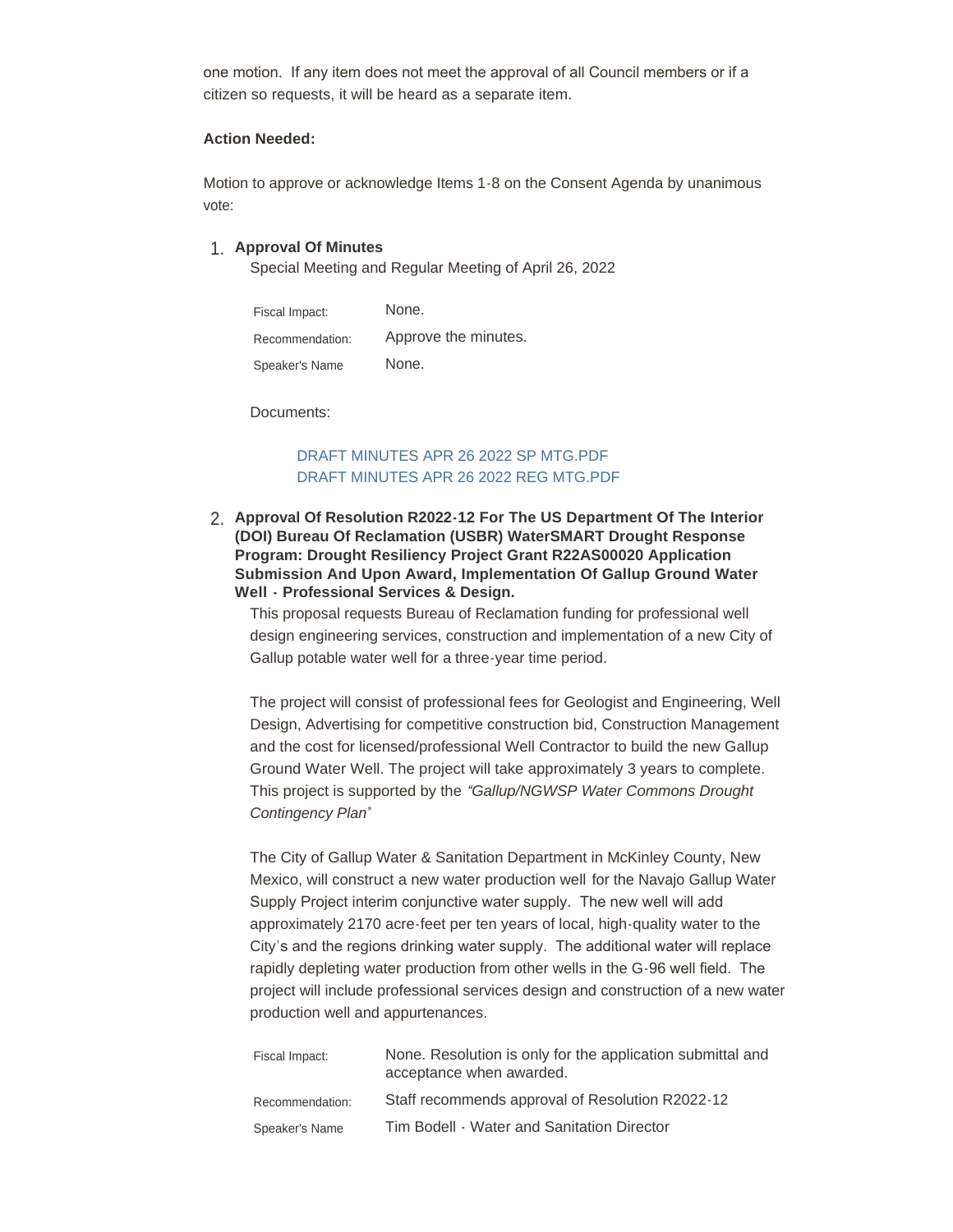Documents:

### [R22AS00020\\_NEW\\_H2O WELL RESOLUTION\\_ 5-10-22.PDF](https://www.gallupnm.gov/AgendaCenter/ViewFile/Item/2962?fileID=12571)

### **Budget Adjustment For Services To The Navajo Gallup Water Supply**  3. **Project**

The Overall/Revegetation/Reseeding project line item is included in City of Gallup Financial Assistance Agreement with Bureau of Reclamation (BOR) in the amount of \$300,000.00. PL 111-11 mandates 2% (\$20,000,000.00) of the NGWSP budget to restoration of construction areas. This item is to be used after a project facility is constructed and additional reseeding is needed. In addition, this includes aerial photography for Reach 27.9. More aerial photography of Reach 27.9 will take place in July or August to compare re-vegetation growth. Reach 27.9 was selected as a test case for using aerial photography to determine new growth. If successful we anticipate the use of aerial photography on Reach Nos. 27.10, 27.11 and 27.7B, too.

| Fiscal Impact:  | \$300,000 budget adjustment of revenues and expenditures,<br>in Fund 306. Funding is reimbursable by the Bureau of<br>Reclamation (BOR). |
|-----------------|------------------------------------------------------------------------------------------------------------------------------------------|
| Recommendation: | Staff recommends approval of the requested budget<br>adjustment.                                                                         |
| Speaker's Name  | Tim Bodell - Water and Sanitation Director                                                                                               |

# **Transfer Between Projects To Finish Sunshine SCADA** 4.

When the Contractor was repairing wiring of SCADA Equipment in the Sunshine Substation they found a breaker switch that was chattering. The repair was not part of the original contract and we were notified by Finance that we were short of covering the repair in this project. Staff is requesting a \$10,435.00 transfer from Project No. JU1473 to Project No. JU2225 to cover the repair of this equipment.

| Fiscal Impact:  | A budget transfer of \$10,435 from project No. JU1473 to<br>Project No. JU2225. |
|-----------------|---------------------------------------------------------------------------------|
| Recommendation: | Staff recommends approval of this transfer.                                     |
| Speaker's Name  | John Wheeler                                                                    |

# **Budget Adjustment For El Morro Theatre Operations** 5.

This is a request for funds needed to get the El Morro Theatre through the end of the fiscal year. Since moving our theatre to a first-run theatre, we are seeing an influx in customers that are purchasing movie tickets and that means more funds are going to go towards the movie studios that we book with. We have also had to get some help with sound needs for a couple of live events being hosted in theatre by other organizations. Additionally, the cost of items for resale at the concessions counter has increased while sales volume increased. Customers are learning we are open, which is fantastic, but we need to support the demand of having more customers.

Request for budget adjustment in the following amounts:

Professional Services: \$5000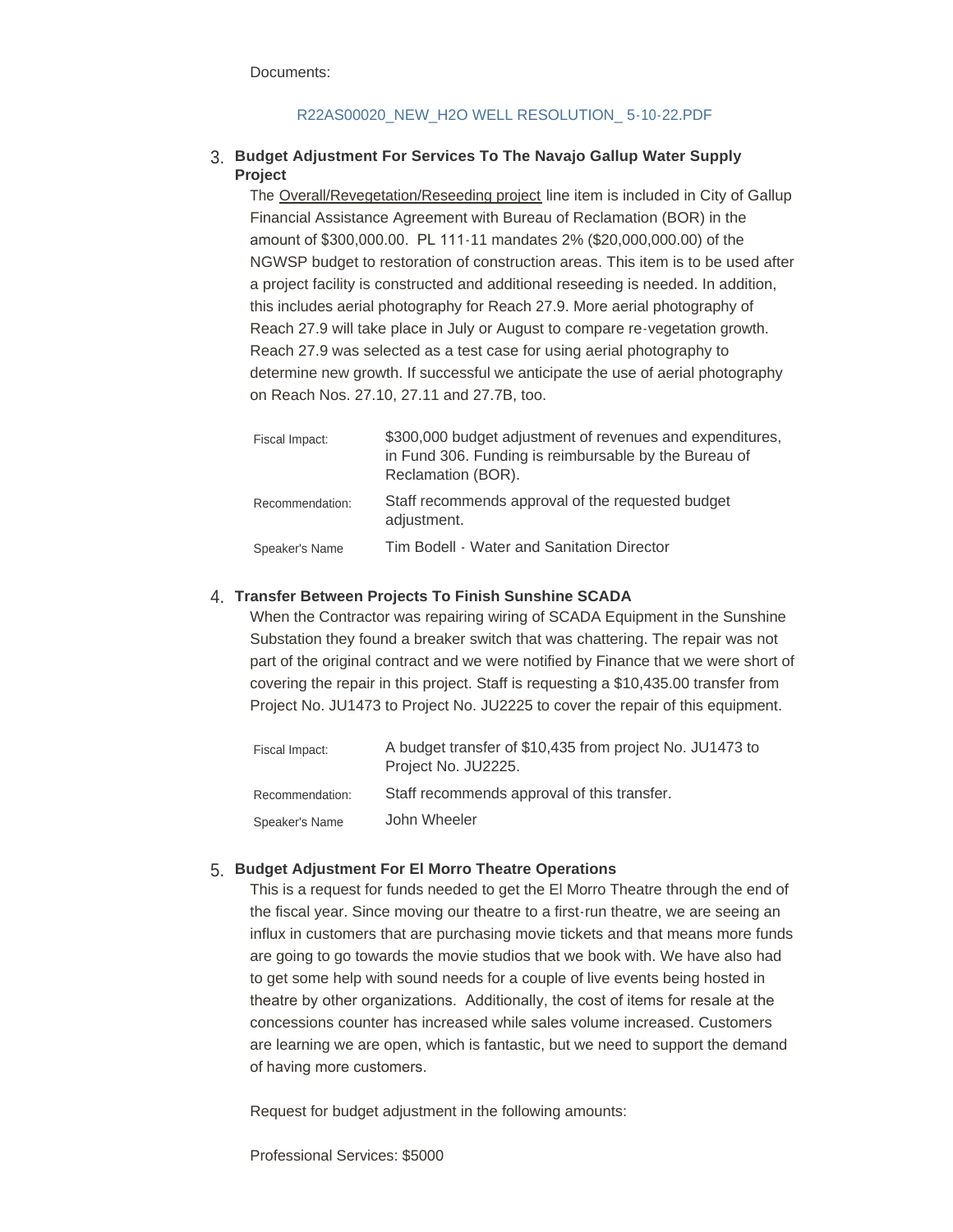| Fiscal Impact:  | \$9,000 from the general fund balance for El Morro operations |
|-----------------|---------------------------------------------------------------|
| Recommendation: | Approval of \$9,000 budget adjustment                         |
| Speaker's Name  | Everett Homer/Jennifer Lazarz                                 |

### **Lodger's Tax Grant Recommendations Final FY22** 6.

The Lodger's Tax Committee met on April 14th and recommends the following grant awards to close out awards for Fiscal Year 2022:

#### **End of FY 22**

- ¡ Lions Club BBQ/Battle of the Bands: \$8000 *(Funded 2020 @ \$5,000) budget revised from initial \$7,080 request to include social media ads*
- ¡ Red Rock Classic Roping \$11,000 *(Funded 2020 @ \$8,500)*
- ¡ NM Route 66 Showdown Team Roping \$4150 *(formerly was the Trailer Roping Event funded @ \$4,100)*

#### **Total requested: \$23,150**

| Fiscal Impact:  | \$23,150 of available funding in FY22 grants budget |
|-----------------|-----------------------------------------------------|
| Recommendation: | Approval of grant awards totaling \$23,150          |
| Speaker's Name  | Jennifer Lazarz                                     |

#### Documents:

[FY22 END AND FY23 PART 1 REQUEST TOTALS.PDF](https://www.gallupnm.gov/AgendaCenter/ViewFile/Item/2935?fileID=12591) [NM ROUTE 66 SHOWDOWN ROPING04132022.PDF](https://www.gallupnm.gov/AgendaCenter/ViewFile/Item/2935?fileID=12529) [RED ROCK CLASSING ROPING04132022.PDF](https://www.gallupnm.gov/AgendaCenter/ViewFile/Item/2935?fileID=12530) [LIONS BBQ HOEDOWN04132022.PDF](https://www.gallupnm.gov/AgendaCenter/ViewFile/Item/2935?fileID=12531) [LODGERS MINUTES APRIL 14 2022.PDF](https://www.gallupnm.gov/AgendaCenter/ViewFile/Item/2935?fileID=12592)

### **Lodger's Tax Grant Recommendations Part 1 FY 23** 7.

The Lodger's Tax Committee met on 4/14/2022 to review the first round of applications for events taking place after July 1, 2022. The committee recommends the following awards:

### **FY23- Part 1**

- <sup>l</sup> Wildthing Championship: \$31,275 *(Funded 2021 @ \$22,500, 2019 @ \$35,000)*
- <sup>l</sup> Kicker Arenacross: \$20,500 *(Funded 2021 @ \$15,000, Funded 2019 @ \$14,000)*
- Red Rock Rally Ride: \$1,750 *(NEW EVENT, in lieu of Desert Race?)*
- <sup>l</sup> Route 66 Ride Flight Cruise: \$19,117 *(Funded 2019 @ \$11,698) budget updated from application to include shirts as a giveaway through Veterans Helping Veterans (not for resale) and cloudburst magazine*
- **Turquoise Classic Roping: \$8,000** *(Funded FY22 at \$3,500)*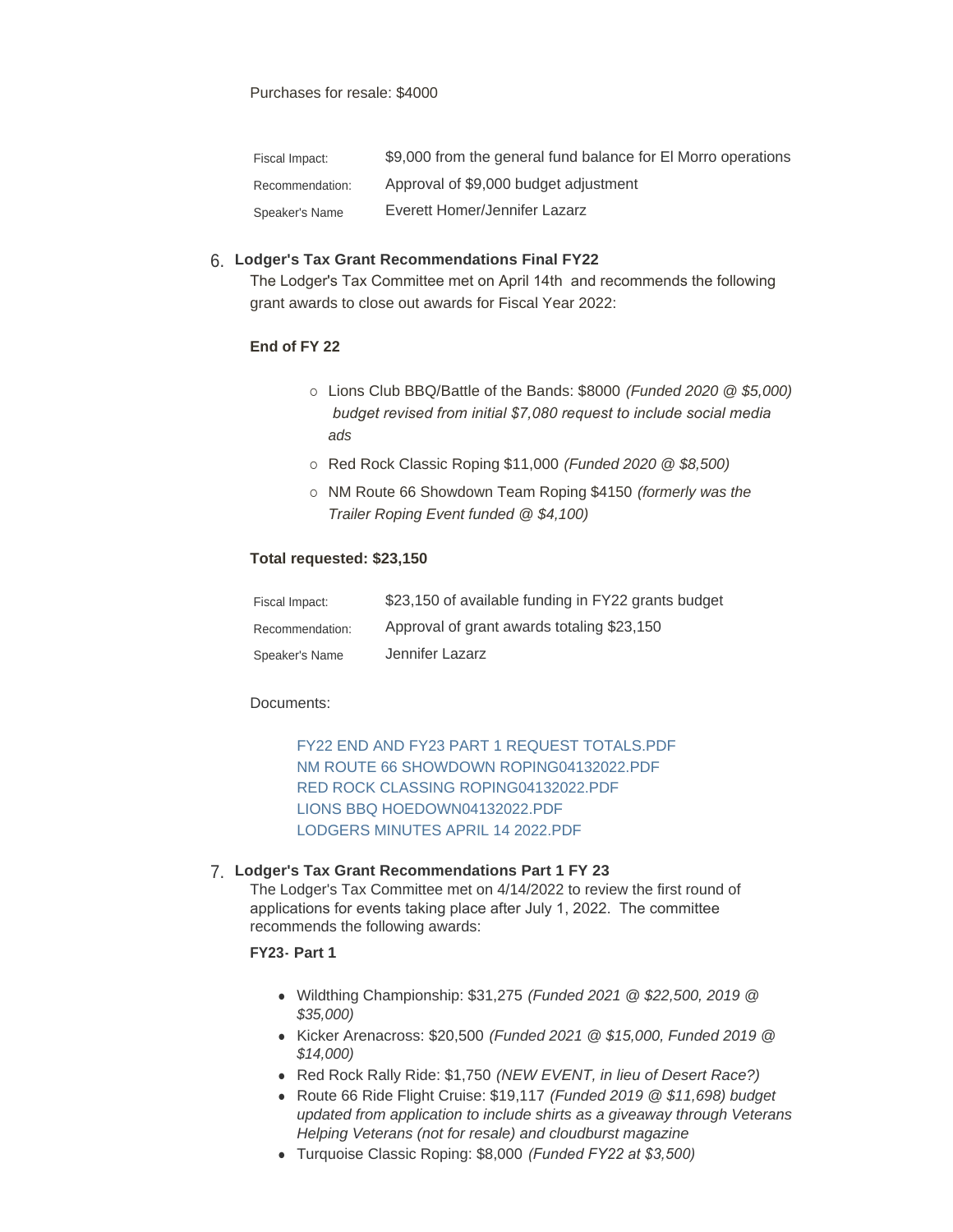- <sup>l</sup> Friends of Hubbell Rug Auction, Fall: \$5,300 *(Funded 2021 @\$4,111, Funded 2019 @ \$4,100)*
- <sup>l</sup> Four Corners Invitational Football: \$21,000 *(Funded 2021 @ \$20,000, Funded 2019 @ \$20,000) budget updated from application to include photography*

#### **Total requested today: \$106,942 (54% of annual grants budget)**

| Fiscal Impact:  | \$106,942 of FY23 allocated grant budget             |
|-----------------|------------------------------------------------------|
| Recommendation: | Approval of grant awards totaling \$106,942 for FY23 |
| Speaker's Name  | Jennifer Lazarz                                      |

#### Documents:

[FY22 END AND FY23 PART 1 REQUEST TOTALS.PDF](https://www.gallupnm.gov/AgendaCenter/ViewFile/Item/2936?fileID=12593) [RR MOTORSPORTS APPLICATION.PDF](https://www.gallupnm.gov/AgendaCenter/ViewFile/Item/2936?fileID=12594) [TDFL FOUR CORNERS.PDF](https://www.gallupnm.gov/AgendaCenter/ViewFile/Item/2936?fileID=12534) [TURQUOISE ROPING04132022.PDF](https://www.gallupnm.gov/AgendaCenter/ViewFile/Item/2936?fileID=12535) [WILDTHING 202203312022.PDF](https://www.gallupnm.gov/AgendaCenter/ViewFile/Item/2936?fileID=12536) [FALL FRIENDS OF HUBBELL 2022\\_20220330.PDF](https://www.gallupnm.gov/AgendaCenter/ViewFile/Item/2936?fileID=12537) [KICKER ARENACROSS.PDF](https://www.gallupnm.gov/AgendaCenter/ViewFile/Item/2936?fileID=12538) [RIDE FLIGHT CRUISE 202204052022.PDF](https://www.gallupnm.gov/AgendaCenter/ViewFile/Item/2936?fileID=12539) [LODGERS MINUTES APRIL 14 2022.PDF](https://www.gallupnm.gov/AgendaCenter/ViewFile/Item/2936?fileID=12595)

# **Levitt Amp Concert Series Funding Match** 8.

Gallup Mainstreet Arts & Cultural District received a grant award of \$25,000 to host the Levitt Amp Concert Series in downtown Gallup. This event will take place on Saturdays beginning May 21st in Courthouse Square with an alternate location at the El Morro Theatre for any dates that have program conflicts. The City has previously matched funds in the amount of \$17,500 for when the series was held indoors due to the pandemic.

The funds matched by the city are for marketing purposes to notify the public of the 10 concerts, their times, and that they are free to the public.

| Fiscal Impact:  | \$25,000 in available funds from FY22 budget |
|-----------------|----------------------------------------------|
| Recommendation: | Approval of contract with Gallup Mainstreet  |
| Speaker's Name  | Jennifer Lazarz                              |

Documents:

### [LEVITT AMP 2022.PDF](https://www.gallupnm.gov/AgendaCenter/ViewFile/Item/2965?fileID=12596)

# **Discussion/Action Topics** E.

# **Resolution No. R2022-16; National Economic Development Week** 1.

The Greater Gallup Economic Development Corporation (GGEDC) is requesting approval of Resolution No. R2022-16 recognizing the week of May 9-15, 2022 as "National Economic Development Week" in the City of Gallup.

None. Fiscal Impact: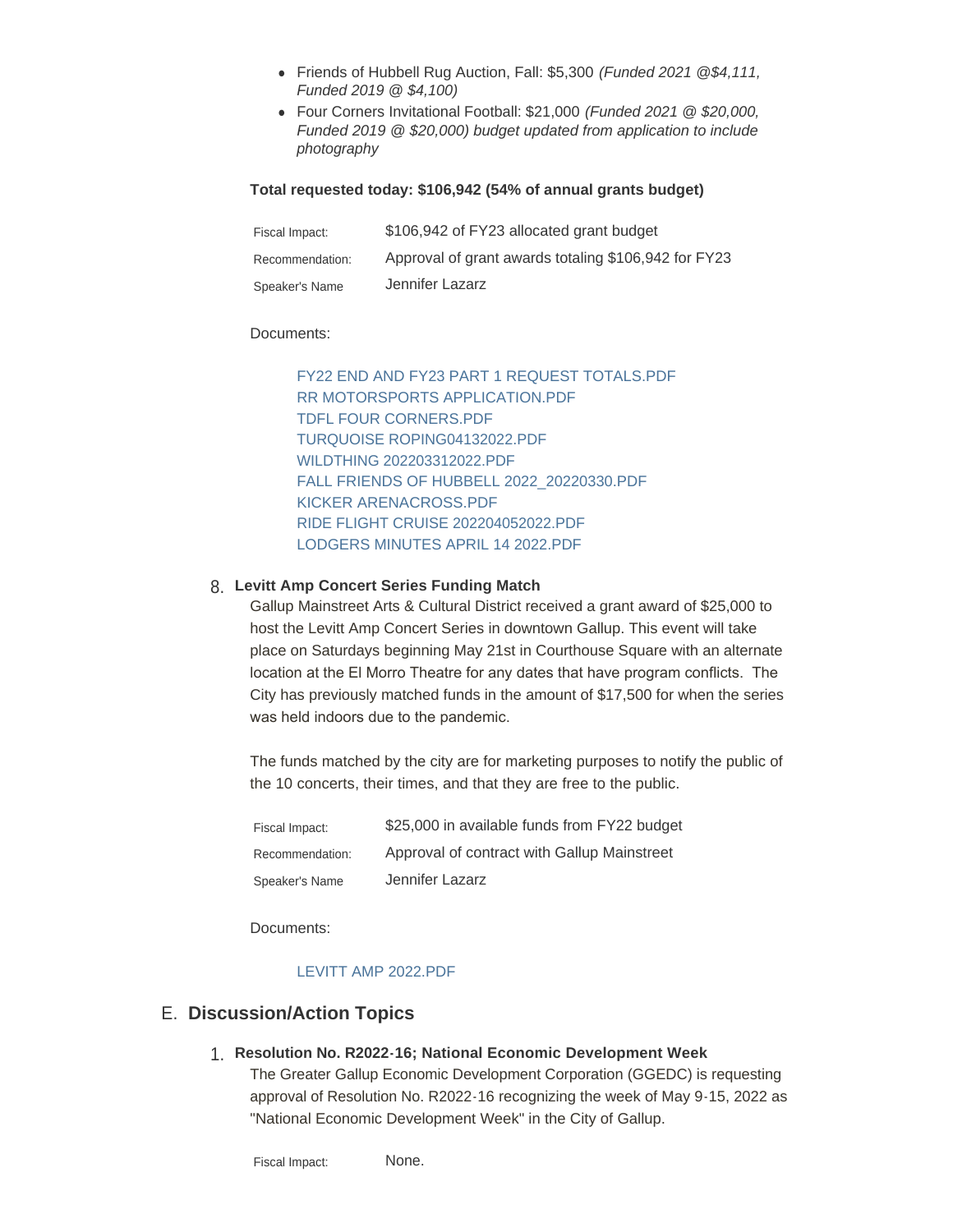| Recommendation: | GGEDC recommends approval of Resolution No. R2022-16. |
|-----------------|-------------------------------------------------------|
| Speaker's Name  | Bruce Armstrong, GGEDC                                |

Documents:

### [CITY OF GALLUP RESOLUTION FOR 2022 ECONOMIC](https://www.gallupnm.gov/AgendaCenter/ViewFile/Item/2972?fileID=12584)  DEVELOPMENT WEEK.PDF

### **Request For Street Closures For The Gallup Lions Club Rodeo Parade To**  2. **Be Held On Saturday, June 11, 2022**

The Gallup Lions Club will present their request for the closure of Aztec Avenue from 8th Street to Puerco Drive for the route of the parade.

| Fiscal Impact:  | TBD - City staff to provide support services for the parade<br>and barbeque. |
|-----------------|------------------------------------------------------------------------------|
| Recommendation: | Gallup Lions Club recommends approval of the street<br>closures.             |
| Speaker's Name  | John Sakasitz, Gallup Lions Club                                             |

Documents:

### [2022 GALLUP LIONS CLUB RODEO.PDF](https://www.gallupnm.gov/AgendaCenter/ViewFile/Item/2967?fileID=12578)

# **Resolution R2022-15; Approving FY 2023 Preliminary Budget** 3.

Each year, the City of Gallup prepares an annual budget for the upcoming fiscal year. The Department of Finance and Administration (DFA) requires Council to pass a resolution to adopt the 2022 Preliminary Budget. The approved budget along with documentation of approval is due to DFA by June 1, 2022.

| Fiscal Impact:  | This budget will define anticipated revenue as well as<br>spending parameters of the coming fiscal year for each fund. |
|-----------------|------------------------------------------------------------------------------------------------------------------------|
| Recommendation: | Approval of Resolution R2022-15 for the Preliminary Budget<br>Adoption                                                 |
| Speaker's Name  | Patty Holland                                                                                                          |

### Documents:

[LEVEL 300 PRELIMINARY WITH NOTES.PDF](https://www.gallupnm.gov/AgendaCenter/ViewFile/Item/2969?fileID=12579) [PRELIMINARY BUDGET 2023.PDF](https://www.gallupnm.gov/AgendaCenter/ViewFile/Item/2969?fileID=12580) [BUDGET RESOLUTION FY23 PRELIMINARY ADOPTION.PDF](https://www.gallupnm.gov/AgendaCenter/ViewFile/Item/2969?fileID=12597) [BUDGET FY23 PRELIMINARY.PDF](https://www.gallupnm.gov/AgendaCenter/ViewFile/Item/2969?fileID=12582)

**Approve Ordinance No. S2022-2 Authorizing The Execution And Delivery Of**  4. **A Loan Agreement And Intercept Agreement With NMFA And Budget Adjustment**

We are requesting approval of Ordinance #S2022-2: AUTHORIZING THE EXECUTION AND DELIVERY OF A LOAN AGREEMENT AND INTERCEPT AGREEMENT BY AND BETWEEN THE CITY OF GALLUP, NEW MEXICO (THE "GOVERNMENTAL UNIT") AND THE NEW MEXICO FINANCE AUTHORITY (THE "FINANCE AUTHORITY"), EVIDENCING A SPECIAL, LIMITED OBLIGATION OF THE GOVERNMENTAL UNIT TO PAY A PRINCIPAL AMOUNT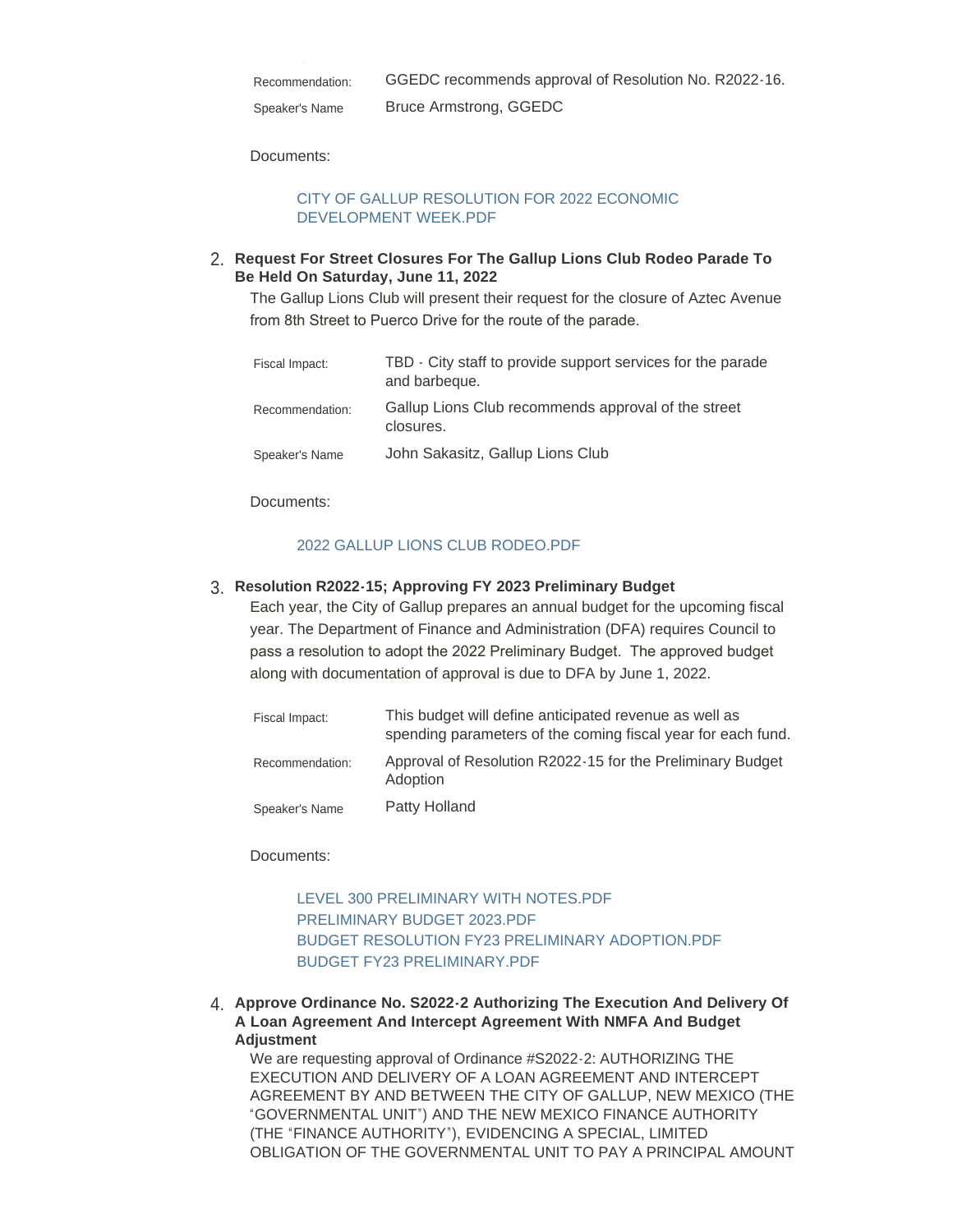OF UP TO \$5,600,000, TOGETHER WITH INTEREST THEREON, FOR THE PURPOSE OF FINANCING THE COST OF DESIGNING, CONSTRUCTING AND EQUIPPING A WATER SUPPLY PIPE AND RELATED IMPROVEMENTS, INCLUDING ACQUIRING EQUIPMENT FOR SUCH PURPOSES; PROVIDING FOR THE PAYMENT OF THE PRINCIPAL AND INTEREST DUE UNDER THE LOAN AGREEMENT SOLELY FROM THE ENVIRONMENTAL SURCHARGE IMPOSED BY THE CITY; DELEGATING AUTHORITY TO MAKE CERTAIN DETERMINATIONS CONCERNING THE TERMS OF THE LOAN AGREEMENT; RATIFYING ACTIONS HERETOFORE TAKEN; REPEALING ALL ACTION INCONSISTENT WITH THIS ORDINANCE; AND AUTHORIZING THE TAKING OF OTHER ACTIONS IN CONNECTION WITH THE EXECUTION AND DELIVERY OF THE LOAN AGREEMENT.

The proposed Wastewater Reclamation Mainline Project is designed to deliver up to 1.25 Million Gallons per day of treated sewage effluent from the existing wastewater treatment plant to the existing golf course through a newly constructed 12 inch diameter, 5 mile long transmission pipeline system.

The bond amount of up to \$5.6 million will require an annual debt service payment of approximately \$400,000 charged to the environmental surcharge fund with a repayment period of 20 years.

| Fiscal Impact:  | Revenue and Expenditure budget will be needed to recognize<br>funding, issuance costs, transfer to projects and use of funds<br>as well as required payments on the debt. |
|-----------------|---------------------------------------------------------------------------------------------------------------------------------------------------------------------------|
| Recommendation: | Approval of Ordinance No. S2022-2 and related budget<br>adjustments to revenue and expenditures                                                                           |
| Speaker's Name  | Patty Holland and Eric Harrigan, RBC Capital Markets, LLC                                                                                                                 |

Documents:

### [CITY OF GALLUP, NM - ENVIRONMENTAL SURCHAGE FUND](https://www.gallupnm.gov/AgendaCenter/ViewFile/Item/2970?fileID=12586)  LOAN.PDF [LOAN ORDINANCE \(W3438893X7A92D\).PDF](https://www.gallupnm.gov/AgendaCenter/ViewFile/Item/2970?fileID=12598)

### **Approval Of Agreement And Budget Adjustment Of The First Responders-**5. **Comprehensive Addiction And Recovery Act Grant (FR-CARA)**

The Gallup Fire Department along with the Behavioral Health Department will be receiving a First Responders-Comprehensive Addiction and Recovery Act Grant (Short Title: FR-CARA). We will train and provide resources to first responders on carrying and administering Narcan (naloxone) for emergency reversal of known or suspected opioid overdose. The purpose of this program is to administer Narcan (naloxone) Nasal Spray for emergency reversal of known or suspected opioid overdose. We will also establish processes, protocols, mechanisms for referral to appropriate treatment and recovery support services, and safety around fentanyl, carfentanil, and other dangerous licit and illicit drugs.

| Fiscal Impact:  | FR-CARA Grant Agreement revenue and expenditures in the<br>amount of \$32,500. |
|-----------------|--------------------------------------------------------------------------------|
| Recommendation: | Approval of Agreement and Budget Adjustment for FR-CARA                        |
| Speaker's Name  | Jesus" Chuy" Morales - Fire Chief                                              |

Documents: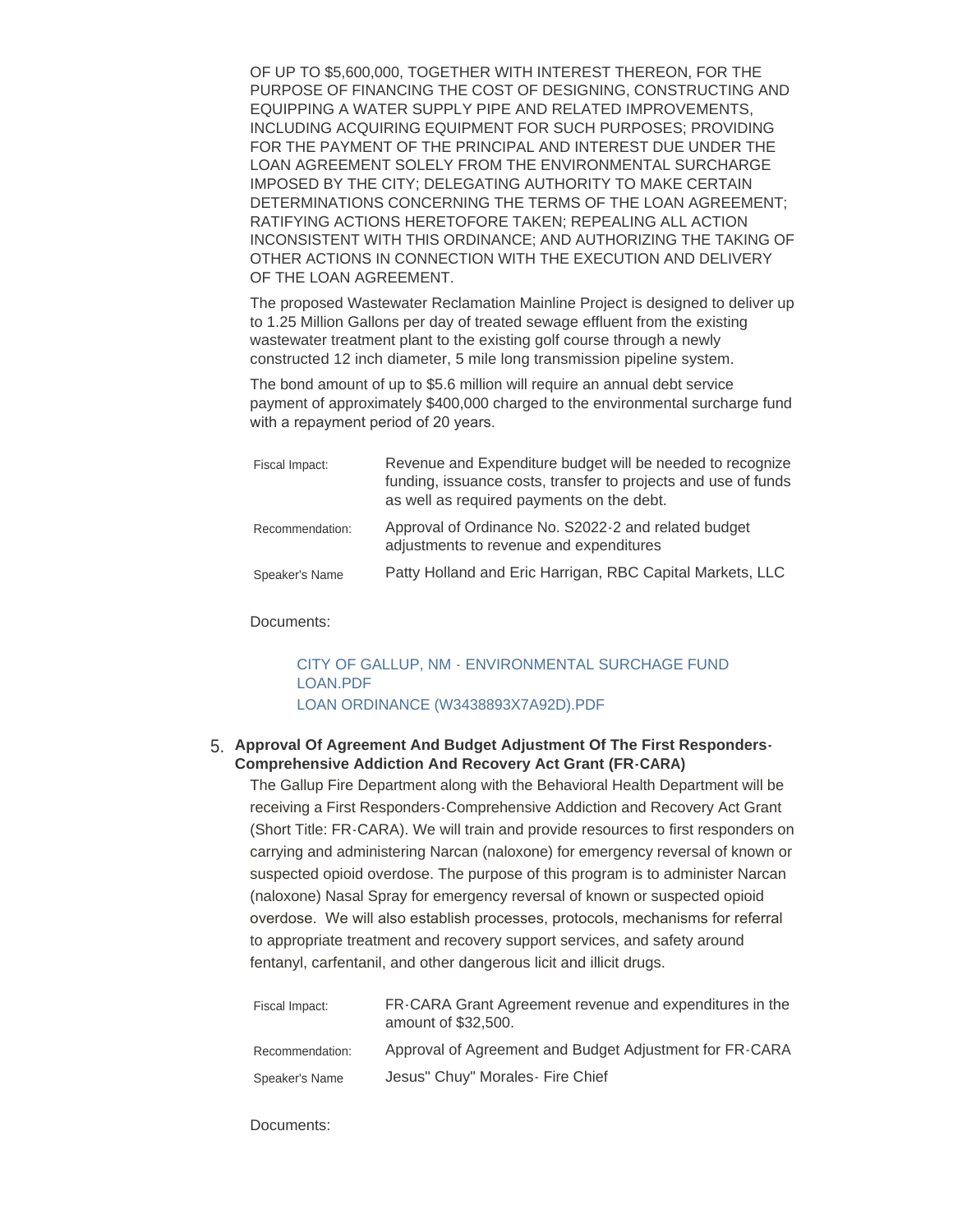### [BHSD FY22\\_FF\\_FR CARA\\_BG50\\_CITY OF GALLUP \(2\).PDF](https://www.gallupnm.gov/AgendaCenter/ViewFile/Item/2963?fileID=12572)

# **3rd Amendment To The CDEC/ Gallup Power Supply Agreement** 6.

This amendment to the Continental Divide Electric Cooperative, Inc. (CDEC) and City of Gallup (City) power supply agreement will allow the City of Gallup to accept the Supplemental Power, provided by the Bureau of Reclamation (BOR) and Western Area Power Administration (WAPA), to supply power to the City's Water System during the interim of the Navajo Gallup Water Supply Project (NGWSP) not being able to supply water through that system for a period of years.

As incentive for CDEC to allow the reduction to their power supply contract, the City will reimburse CDEC at the rate of \$2,500 per month.

| Fiscal Impact:  | The fiscal impact is actually a reduction in overall power<br>supply cost in the approximate amount of \$442,600 in<br>FY2023 of the agreement, extending to \$457,350 in FY2024<br>and \$470,100 in FY2025. |
|-----------------|--------------------------------------------------------------------------------------------------------------------------------------------------------------------------------------------------------------|
| Recommendation: | Staff is recommending accepting this 3rd amendment to the<br>CDEC contract.                                                                                                                                  |
| Speaker's Name  | John Wheeler                                                                                                                                                                                                 |

Documents:

#### [THIRD AMENDMENT TO PPA FINAL.PDF](https://www.gallupnm.gov/AgendaCenter/ViewFile/Item/2971?fileID=12599)

**Approval Of Agreement And Budget Transfer For Airport Marketing** 7. The New Mexico Department of Aviation has offered a 1:1 matching grant award for marketing airport service. They will match up to \$100,000 a year for two years.

Staff is recommending a match of \$50,000 per year for two years, for a total of \$100,000 for airport marketing.

| Fiscal Impact:  | \$100,000 from lodgers tax fund balance (40% side for<br>marketing) |
|-----------------|---------------------------------------------------------------------|
| Recommendation: | Approval of agreement and budget adjustment                         |
| Speaker's Name  | Jennifer Lazarz                                                     |

Documents:

#### [GUP-22-03 AIR SERVICE MARKETING ASSISTANCE \(1\).PDF](https://www.gallupnm.gov/AgendaCenter/ViewFile/Item/2966?fileID=12577)

### **Information/Discussion Item** F.

### **Presentation On Drought Restrictions** 1.

Presentation on the current drought conditions in preparation for the possible restriction of fireworks.

Presentation only. Fiscal Impact: